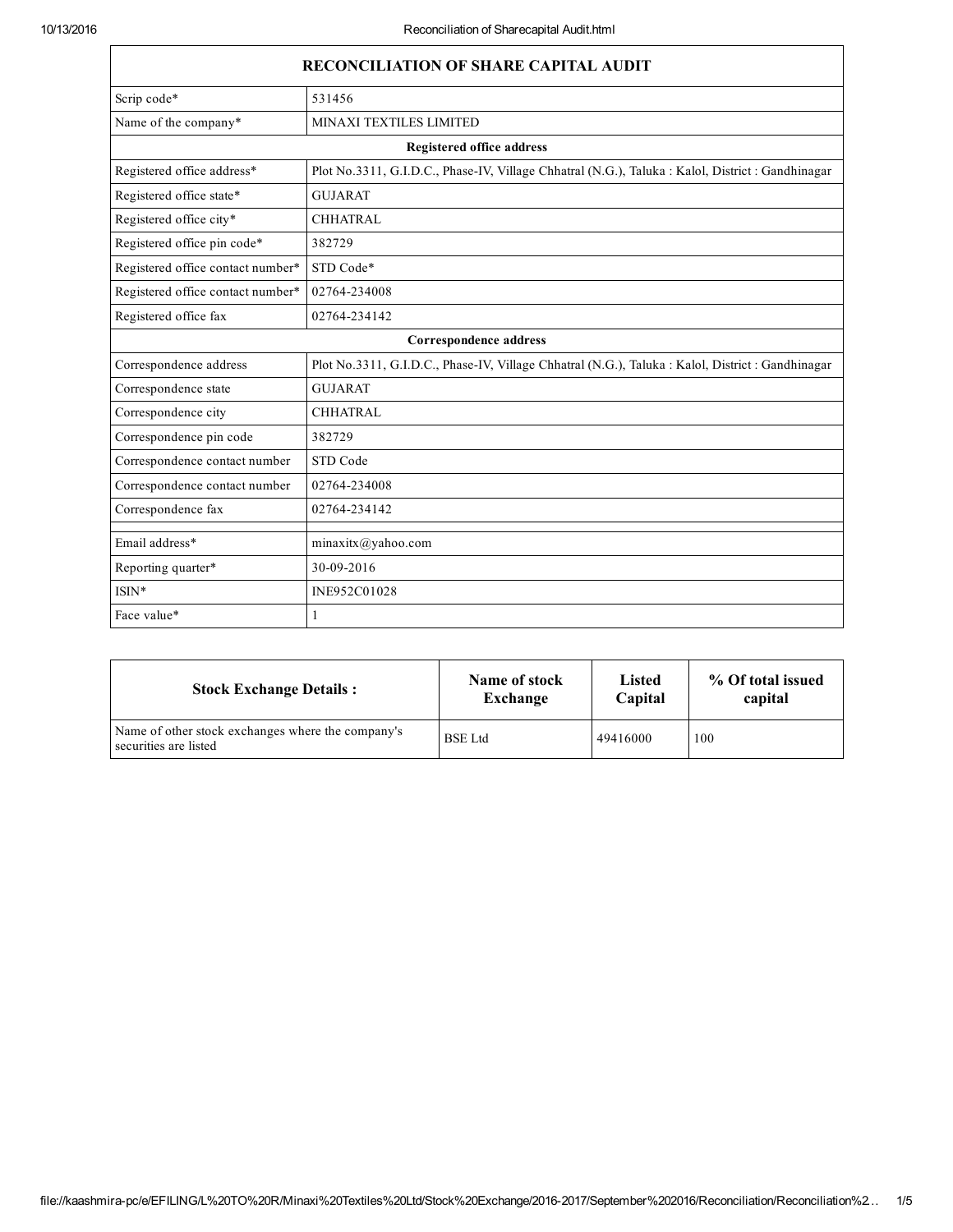| <b>Capital Details:</b>                                                           |                  |                                                    |  |
|-----------------------------------------------------------------------------------|------------------|----------------------------------------------------|--|
|                                                                                   | Number of shares | % Of total issued capital                          |  |
| Issued capital*                                                                   | 61800000         |                                                    |  |
| Listed capital (BSE) (As per company records)*                                    | 49416000         | 100                                                |  |
| Held in dematerialised form in CDSL*                                              | 21085407         | 34.12                                              |  |
| Held in dematerialised form in NSDL*                                              | 38775993         | 62.74                                              |  |
| Physical*                                                                         | 1938600          | 3.14                                               |  |
| Total no of shares*                                                               | 61800000         | 100                                                |  |
| Reasons for difference if any, Between issued capital and listed capital*         |                  | Physical shares includes forfeited 12384000 shares |  |
| Reasons for difference if any, Between issued capital and total number of shares* |                  |                                                    |  |
| Reasons for difference if any, Between listed capital and total number of shares* |                  | Physical shares includes forfeited 12384000 shares |  |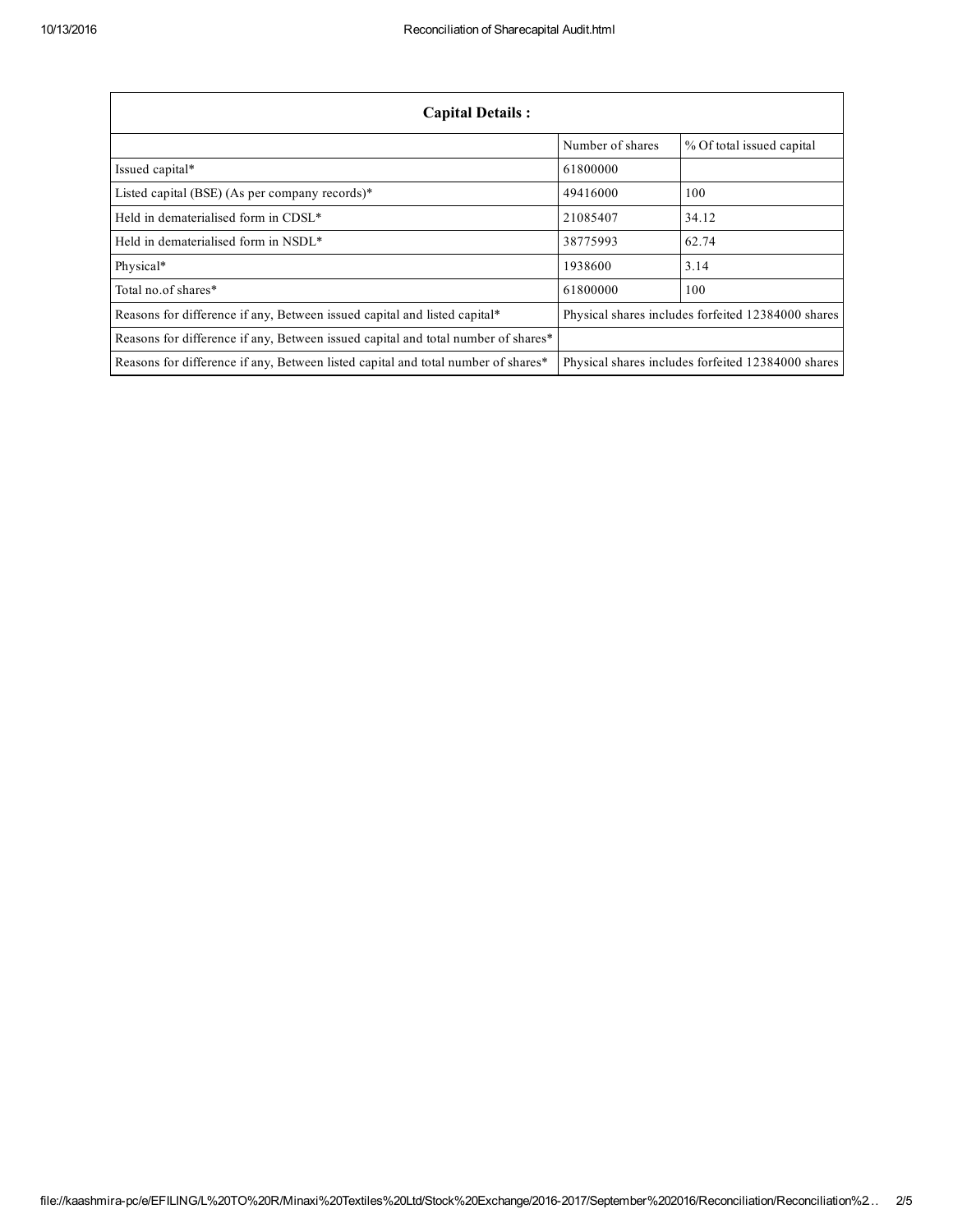| Certifying the details of changes in share capital during the quarter under consideration as per Table<br>below : |                    |        |                                                                                                        |                                                  |                                 |                                        |                                                        |
|-------------------------------------------------------------------------------------------------------------------|--------------------|--------|--------------------------------------------------------------------------------------------------------|--------------------------------------------------|---------------------------------|----------------------------------------|--------------------------------------------------------|
| Serial<br>No.                                                                                                     | <b>Particulars</b> | shares | $\begin{array}{ c c c }\n\hline\nNo. of & \text{Applied} / Not\n\end{array}$<br>Applied for<br>listing | Listed on Stock<br>Exchanges (Specify)<br>Names) | whether<br>intimated to<br>CDSL | whether<br>intimated to<br><b>NSDL</b> | In-prin appr. pending for<br><b>SE</b> (Specify Names) |

| Register of members is updated*                                                                               | Yes            |
|---------------------------------------------------------------------------------------------------------------|----------------|
| If not, Updated upto which date                                                                               |                |
| Reference of previous quarter with regards to excess dematerialised shares. If any.                           | NΑ             |
| Has the company resolved the matter (excess dematerialised shares mentioned above) in the current quarter ? * | - No           |
| If not, Reason why?                                                                                           | NOT APPLICABLE |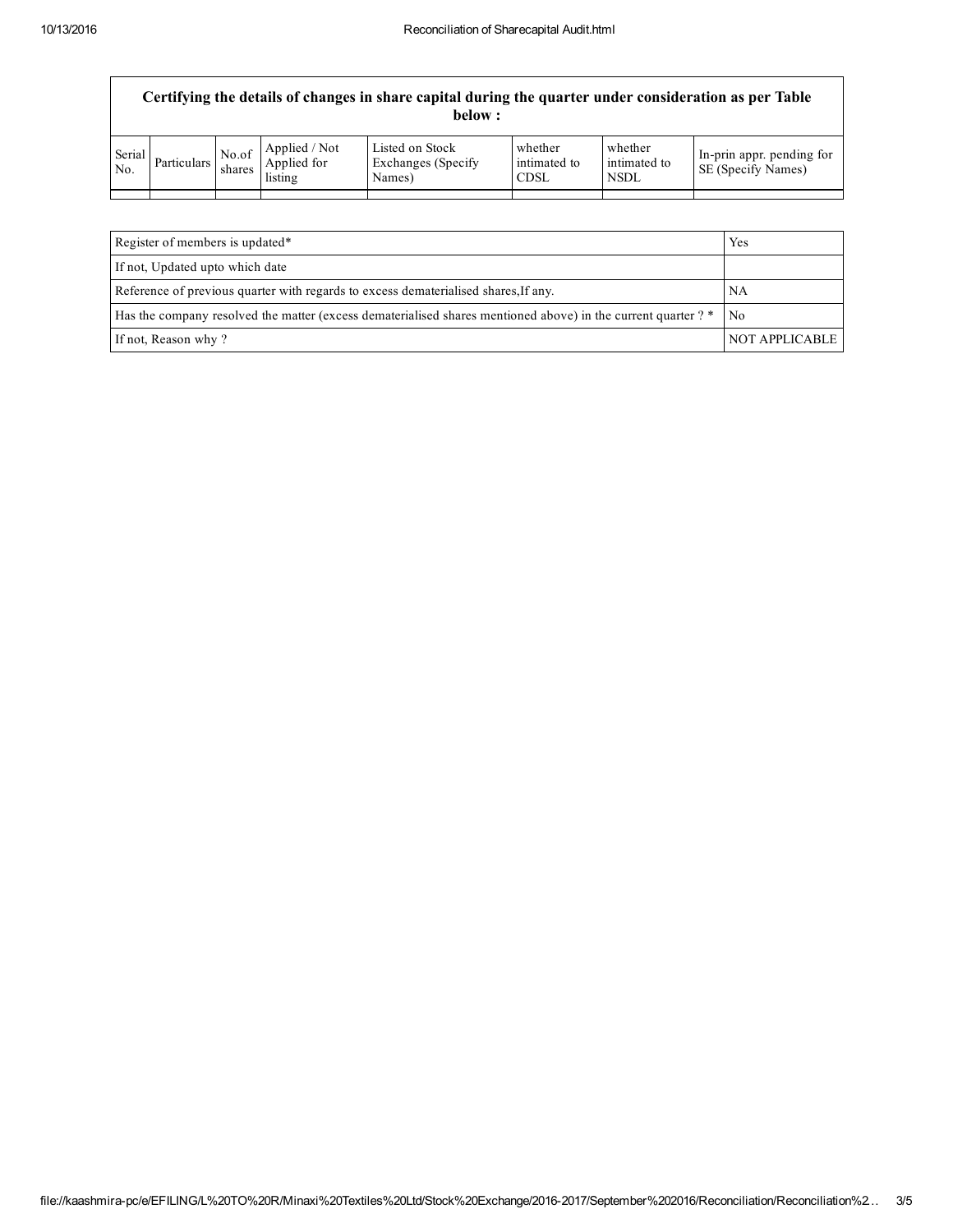## Mentioned the total no.of requests, If any, confirmed after 21 days and the total no.of requests pending beyond 21 days with the reasons for delay

| Total no.of demat requests     | No.of requests* | No.of shares* | Reasons for delay |
|--------------------------------|-----------------|---------------|-------------------|
| Confirmed after 21 days*       |                 |               |                   |
| Pending for more than 21 days* |                 |               |                   |

| <b>Compliance Officer Details</b> |                                        |  |  |
|-----------------------------------|----------------------------------------|--|--|
| Name of the compliance officer*   | Sandip Solanki                         |  |  |
| Designation*                      | Company Secretary & Compliance Officer |  |  |
| Membership Nos                    | A-31504                                |  |  |
| Telephone no.*                    | 02764-234142                           |  |  |
| Fax no.                           | 02764-234008                           |  |  |
| E-mail id*                        | minaxitx@hotmail.com                   |  |  |